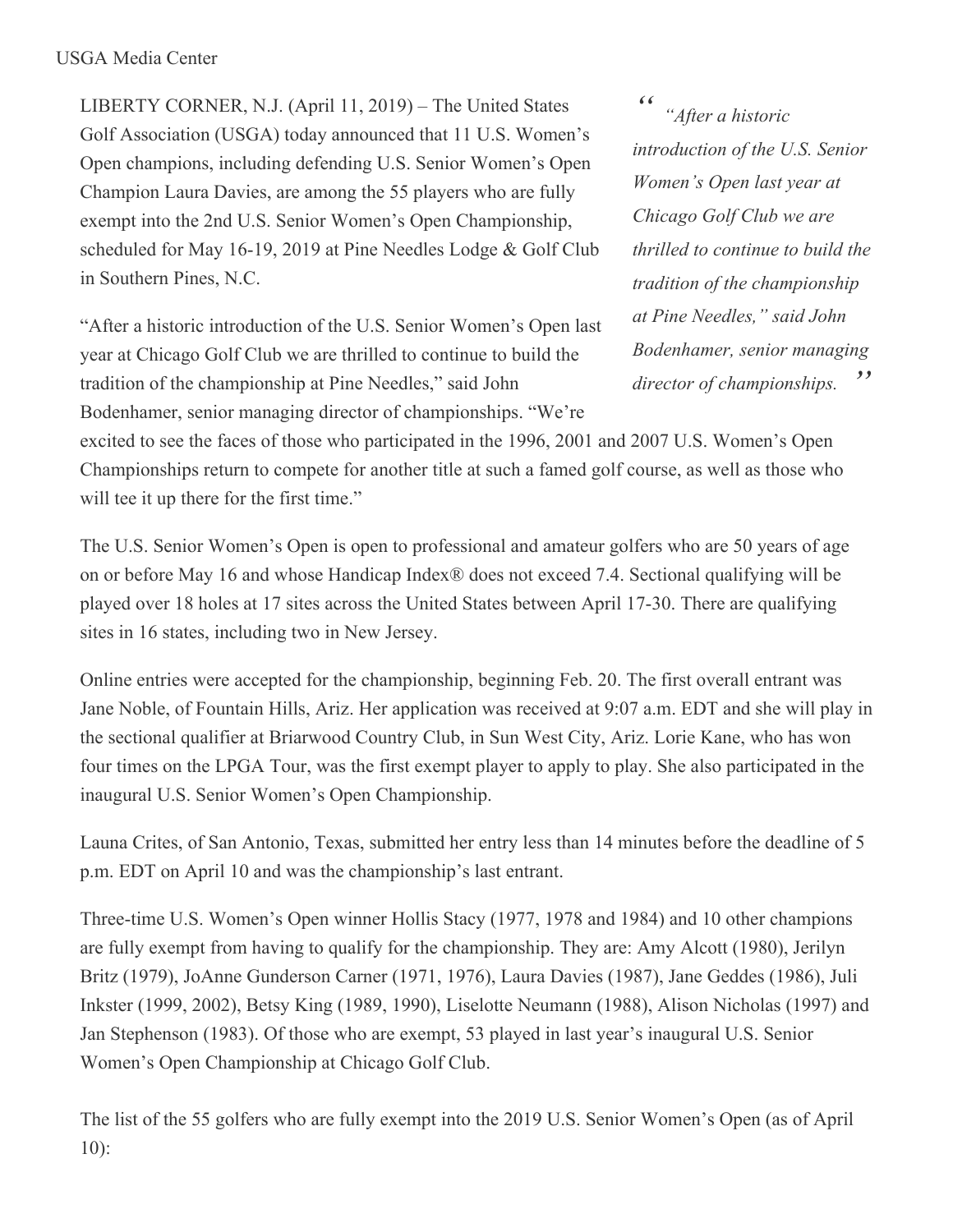Amy Alcott Helen Alfredsson Danielle Ammaccapane Donna Andrews Jean Bartholomew Laura Baugh Nanci Bowen Jerilyn Britz Barb Bunkowsky JoAnne Gunderson Carner Kay Cockerill Jane Crafter Dame Laura Davies Alicia Dibos Wendy Doolan Cindy Figg-Currier Jamie Fischer Joanne Foreman Amy Fruhwirth Jane Geddes Tammie Green Parker Suzy Green-Roebuck Lisa Grimes Carolyn Hill Juli Inkster Becky Iverson Patricia Johnson Christa Johnson Cathy Johnston-Forbes Rosie Jones Lorie Kane Laurel Kean Betsy King a-Judith Kyrinis a-Martha Leach Jenny Lidback Marilyn Lovander Alice Miller Barbara Moxness Barb Mucha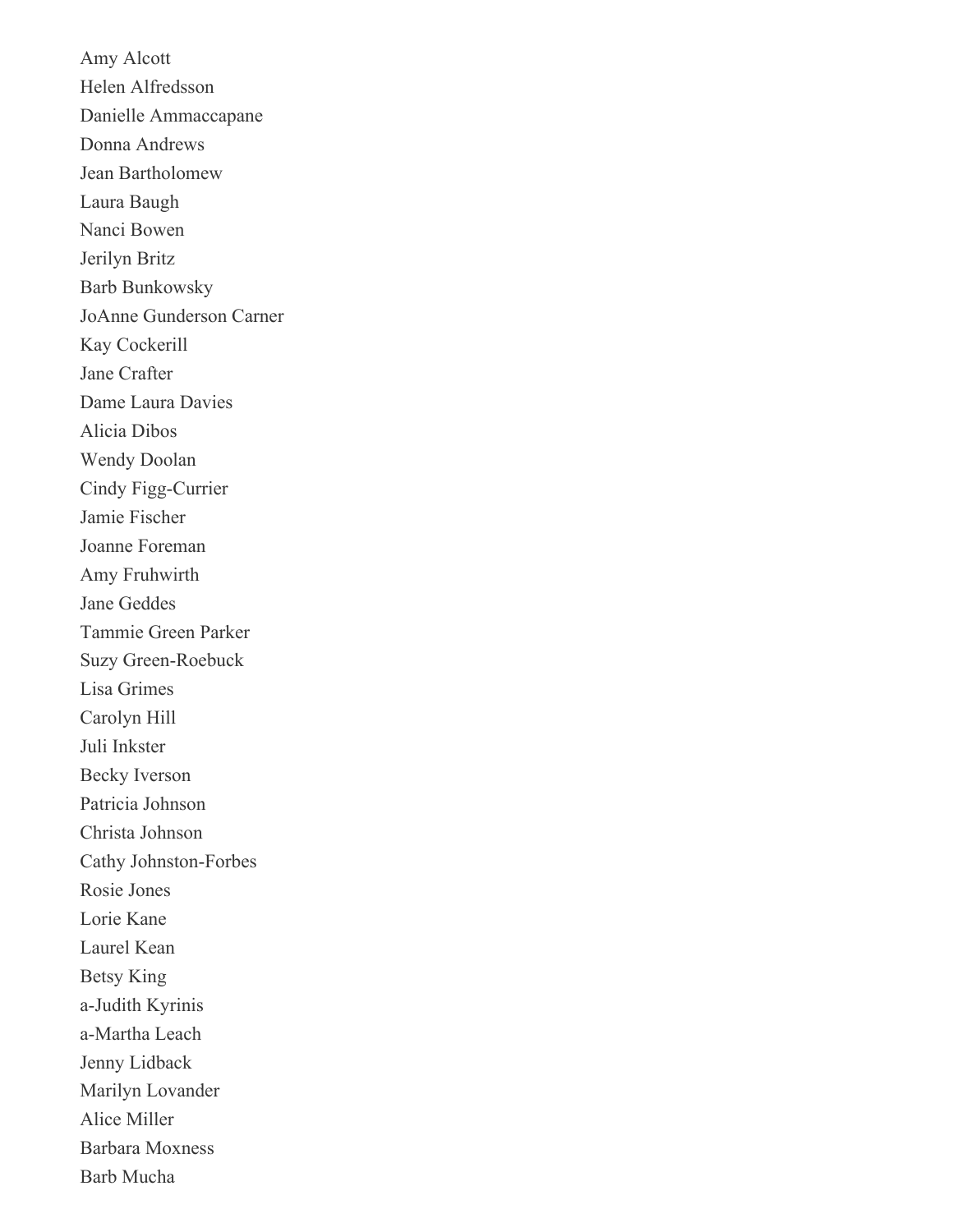Martha Nause Liselotte Neumann Alison Nicholas Michele Redman Susie Redman Laurie Rinker Yuko Saito Nancy Scranton Valerie Skinner Hollis Stacy Jan Stephenson a-Lara Tennant Kris Tschetter Maggie Will a-Sue Wooster

a-amateur

The 2nd U.S. Senior Women's Open Championship will be the sixth USGA championship conducted at Pine Needles Lodge & Golf Club. Pine Needles is the first golf resort to be awarded four U.S. Women's Open Championships. Its first U.S. Women's Open Championship was held in 1996, when Annika Sorenstam took home the trophy. Karrie Webb won the 2001 championship at Pine Needles, and Cristie Kerr claimed the 2007 title at the resort. In addition to hosting the 2019 U.S. Senior Women's Open Championship, Pine Needles will also be the home of the 2022 U.S. Women's Open Championship.

Four exempt players participated in the 1996, 2001 and 2007 U.S. Women's Open Championships at Pine Needles Lodge & Golf Club: Laura Davies, Wendy Doolan, Liselotte Neumann and Michele Redman.

The 2019 U.S. Senior Women's Open will be the 30th USGA championship contested in North Carolina and the state's first USGA championship since the 2014 Women's Open, which was won by Michelle Wie at Pinehurst Resort & Country Club's Course No. 2.

The USGA announced the establishment of the U.S. Senior Women's Open on Feb. 6, 2015. During the inaugural U.S. Senior Women's Open Championship at historic Chicago Golf Club, World Golf Hall of Famer Dame Laura Davies, of England, rolled to a 10-stroke victory over Juli Inkster. For more information about the U.S. Senior Women's Open visit usseniorwomensopen.com.